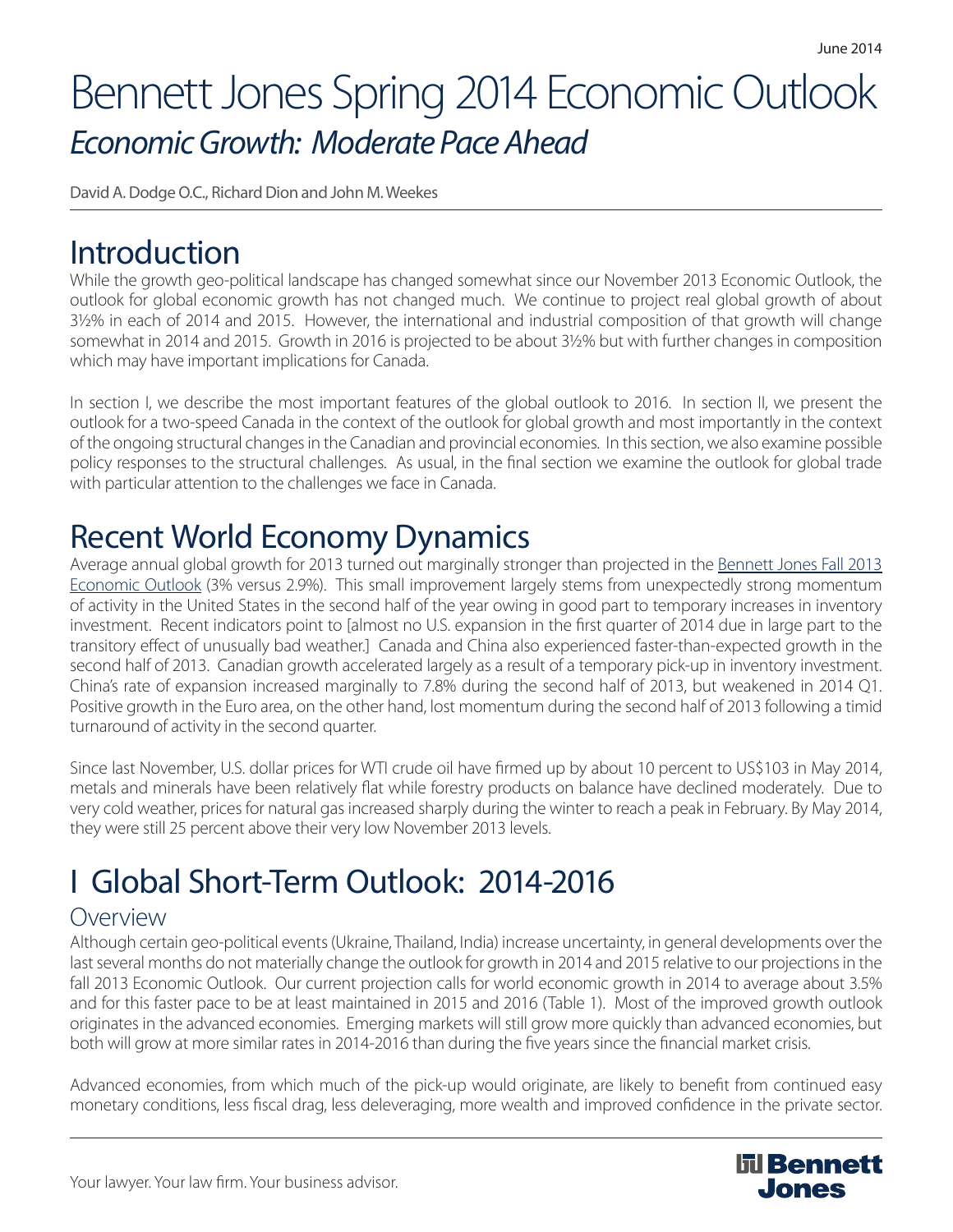China should experience somewhat slower growth in the next three years, partly as a result of efforts to rein in credit expansion and achieve more balanced growth. Other emerging economies would grow only moderately in the short term for several reasons including slower Chinese growth, flat to declining commodity prices, and an externally induced tightening of financial conditions. With a new government, by 2016 India may grow more quickly again.

|                      | 2013         | 2014     | 2015     | 2016 |
|----------------------|--------------|----------|----------|------|
| Canada               | 2.0(1.6)     | 2.2(2.1) | 2.4(2.3) | 2.2  |
| <b>United States</b> | 1.9(1.5)     | 2.5(2.6) | 3.3(3.2) | 2.7  |
| Euro area            | $-0.5(-0.3)$ | 1.0(1.0) | 1.3(1.3) |      |
| China                | 7.7(7.6)     | 7.4(7.4) | 7.3(7.3) | 7.0  |
| World                | 3.0(2.9)     | 3.4(3.5) | 3.7(3.6) | 3.6  |

## Table 1: Short-Term Prospects for Output Growth (%)

\*Figures in brackets are from the Bennett Jones Fall 2013 Economic Outlook.

# United States

In spite of negative growth in the first quarter, real GDP growth should accelerate over the remainder of 2014 to average 2.5% for the year as a whole. Annual growth should further increase in 2015 to more than 3% before slowing to a more sustainable 2.7% in 2016. This improved outlook for the remainder of 2014 and 2015 reflects several factors:

- **CONSUMPTION And housing investment grow strongly due to improved household employment and balance sheets,**
- **business investment picks up,**
- fiscal policy constitutes a much smaller drag on growth than it did in 2013,
- quantitative easing continues in 2014 but at a diminishing rate, and
- the federal reserve maintains its policy rate near zero levels well into 2015.

But by 2016, the slack currently present in labour and product markets will have been largely eliminated. Thus modest increases in the policy interest rate can be expected through the year, and CPI inflation should recover to the 2 to 2 ½% range. Thus the economy is likely to grow slightly above its long term potential rate of about 2 ½%.

# Other Global Economies

Europe should resume growth over the period, slowly at 1% in 2014 rising to 1 ¼% the following year and hitting 1 ½ % in 2016. The ECB may lower its policy rate in 2014 as inflation remains well below its 2% target. By 2015, growth should resume significantly in peripheral countries as the fiscal squeeze diminishes. By 2016, Europe should be growing at its long term potential of about 1 ½%. While Europe growth rates will be low by global standards over the 2014-2016 period, they will be a very significant improvement over European performance from 2011 to 2013.

**Japanese** growth in 2014 is likely to be weaker than the 1 ½% recorded in the last half of 2013 as tax increases reduce consumption and fiscal policy tightens. The outlook for 2015-2016 is for trend growth of slightly less than 1%.

Growth in China, on the other hand falls in the 7-7  $\frac{1}{2}$ % range over the next two years from 7.6% in 2013. Investment growth slows partly in response to excess capacity and slower credit growth. The dampening effect of the renminbi appreciation in recent years on net exports will be only partly offset by continued urbanization and a gradual firming

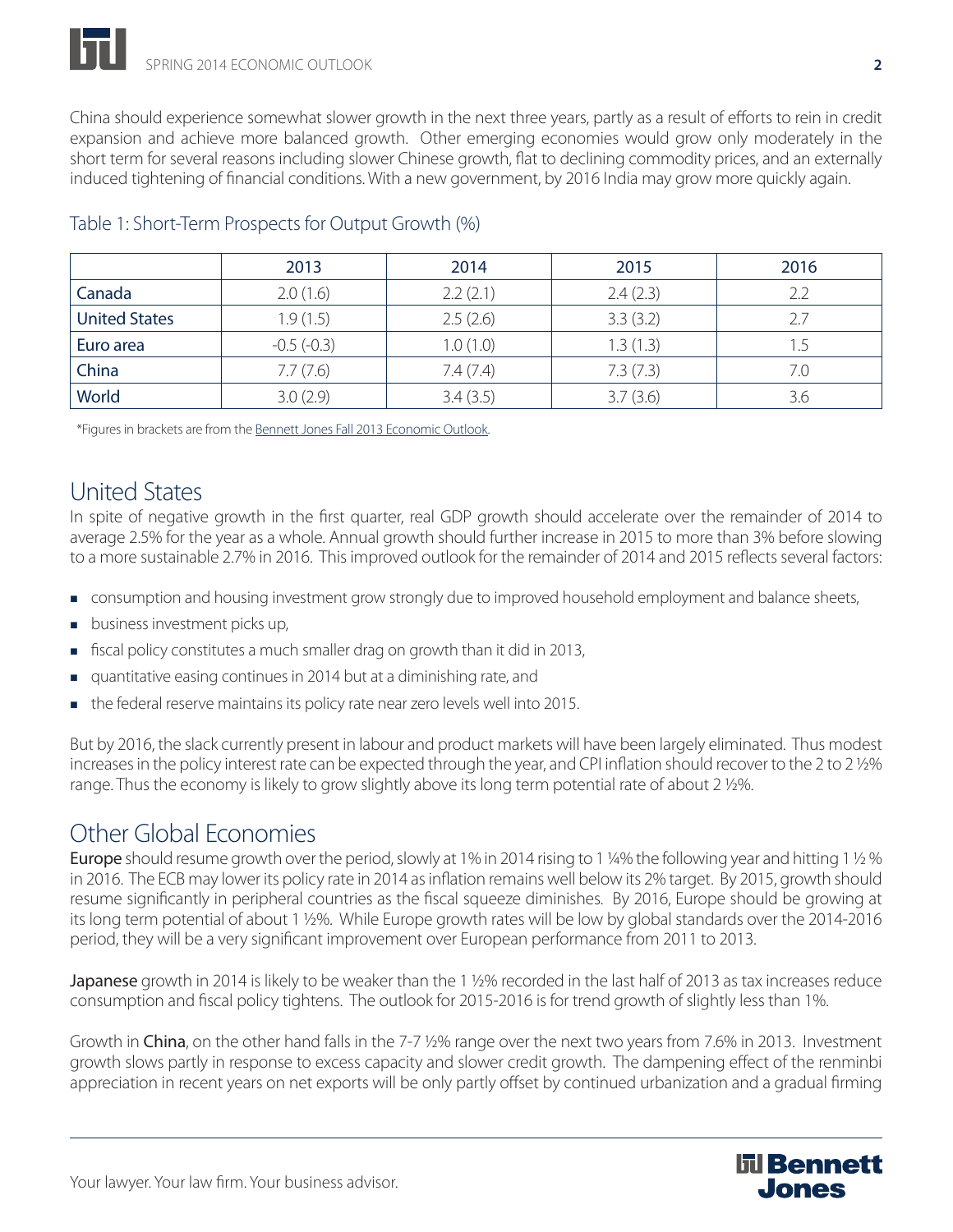of household consumption. Chinese authorities face a fine balance between the desire to contain credit and rebalance the economy on the one hand, and the desire to maintain adequate growth on the other hand. Growth in 2016 will depend on Chinese structural policy adjustments but could well fall below 7%.

Growth in **Brazil** and **India** should improve very modestly in 2014 and 2015 from the low levels achieved in 2013. The Brazilian projection is subject to considerable political uncertainties while the results of the recent election in India favour stronger growth.

# Long Term Interest Rates

Against this outlook for growth and both monetary and fiscal policy, one would normally expect that nominal long bond interest rates (U.S. 10 year treasuries) would climb steadily from current levels (2.5%) to a more "normal" level of somewhat more than 4% by mid 2016. With inflation expectations fairly well anchored at about 2%, a 4% to 4½% 10 year treasury bond would yield an expected real return of about 2% - i.e. about the same real return that investors received from 2000 to 2007, but well below the 4% real return during the 1990s.

However, for the following reasons, we believe that there is a reasonably high probability that 10 year treasury yields will remain somewhat below 2% real, i.e. somewhat below 4% nominal, right through 2016:

- first, portfolio preferences of investors (including financial intermediaries) remain skewed toward safe assets, thus holding down the interest rates on government bonds,
- second, the shift in the global distribution of income toward capital and high income earners has increased desired saving and hence increased the supply of loanable funds,
- third, because governments are likely to continue to concentrate on reducing deficits and because cash-flush corporations remain reluctant to invest in long lived real assets, government and corporate demand for loanable funds will remain relatively weak<sup>1</sup>. .

Taking these factors into account, we project long bond rates (U.S. 10 year treasuries) to stay "low for long", i.e. below 4% (nominal) through 2016<sup>2</sup>.

## Commodities

Given the prospects for "modest" global growth over the next two years, prices of metals and minerals are likely to remain at about current levels. The trend movement in global crude oil prices is also likely to be flat (WTI at about \$100 US/bbl.) but subject to volatility in the event of geopolitical disruptions. By the end of 2016, prices of natural gas in Europe and Asia could begin to weaken a little as a few LNG projects around the world begin to come on line. North American lumber prices should firm as U.S. building of single-family houses strengthens over the next two years.

## Risks and Implications

Although there is now firmer evidence of a stronger momentum of activity in a number of advanced economies, our outlook for moderate 3½% growth in the global economy is, as always, somewhat uncertain. Downside risks to growth likely continue to dominate upside risks. As in the Fall 2013 Economic Outlook, the downside risks also include: (1) weaker growth in China if household consumption fails to pick up enough while investment falls relative to GDP, with adverse consequences for commodity prices and global trade; and (2) the emergence of adverse political developments in the Euro area which has still to cope with a fragmented financial system, high public debt and structural problems. But importantly for Canada, there is an upside risk to U.S. growth over the period to the end of 2016.

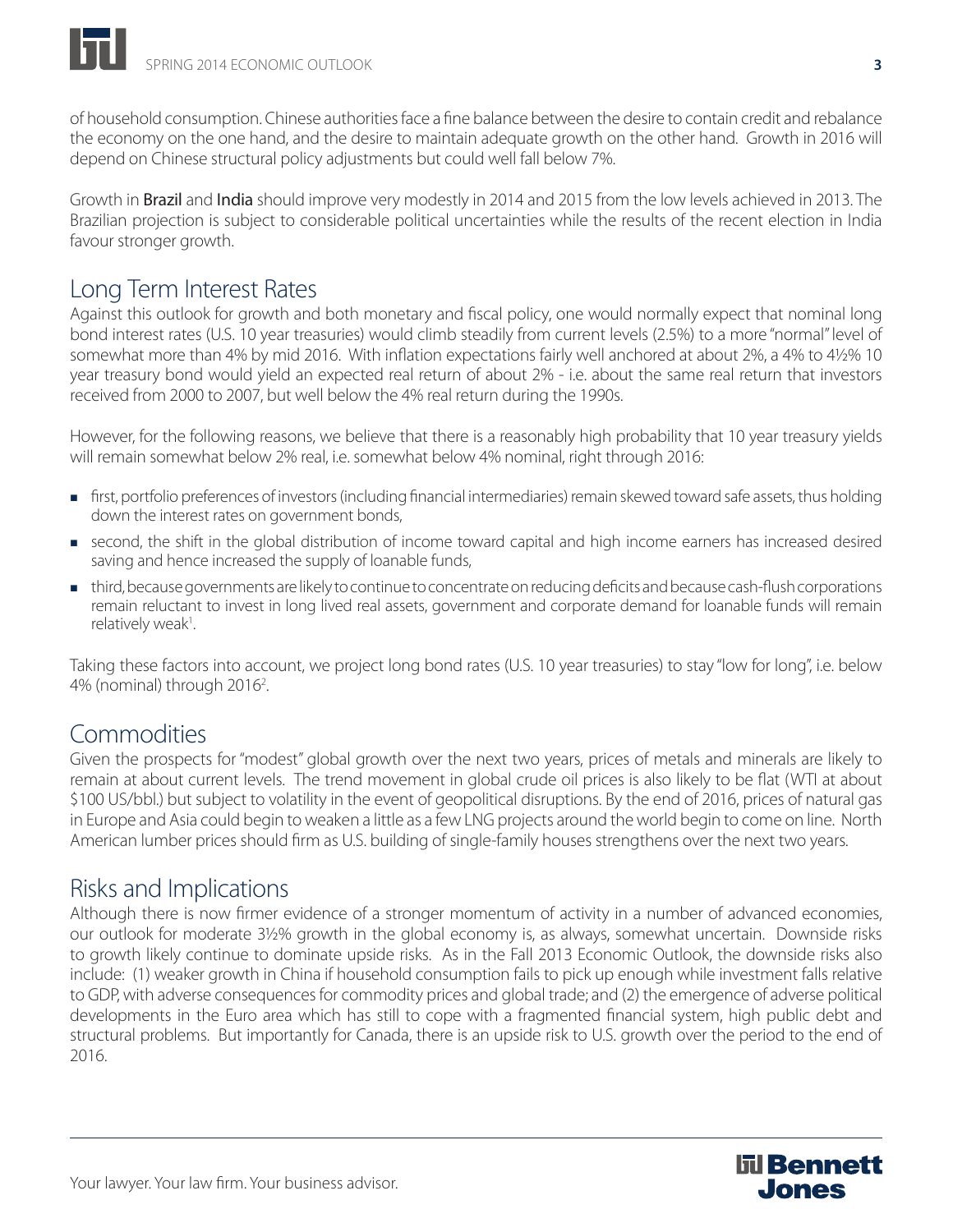

# II. Evolution of the Canadian Economy

The Canadian economy suffered less than the American or European economy in the great recession following the 2008 global financial crisis. While both output and employment fell in 2009, by 2.7 percent and 1.6 percent respectively, by the third quarter of 2010 the level of output had regained the peak reached two years earlier and by the summer of 2010 employment had recovered to pre-recession levels. As pointed out in previous Outlook Documents, the nature of financial crisis is such that post-recession economic growth tends to be slower and bumpier than usual because of deleveraging and credit constraints. This was the case for advanced economies after 2008. Slower recovery in the other G7 economies had adverse repercussions for Canada, where growth has settled at around 2% after a marked rebound in 2010. As a result, excess capacity remained in Canada in 2013 and early 2014 although the true extent of the slack is hard to pin down. Considerable excess capacity in Central Canada clearly remains at present. However, there is evidence of excess demand in parts of the three Western provinces.

From 2014 to 2016, the outlook for Canadian GDP growth, at just over 2 percent per year, is relatively less favourable than that for the United States and much of the global economy. In this section we first quickly list the factors that contributed to the relatively superior Canadian performance through the global recession. We then present the outlook for the Canadian economy to 2016 and note some regional differences in this outlook. We finally conclude on how governments should address the structural problems which make for a bumpy road ahead for Canada.

## Canadian Economic Performance: 2008-2013

The recession and slow recovery we experienced in Canada was largely imported from a weak US and global economy rather than resulting from domestic factors. Table 2 compares Canadian performance with US performance from 2007 to 2013.

|                                  | 2007    | 2008   | 2009    | 2010           | 2011    | 2012   | 2013           |
|----------------------------------|---------|--------|---------|----------------|---------|--------|----------------|
| <b>Real GDP</b>                  | 2       | 1.2    | $-2.7$  | 3.4            | 2.5     | 1.7    | $\overline{2}$ |
|                                  | 1.8     | $-0.3$ | $-2.8$  | 2.5            | 1.8     | 2.8    | 1.9            |
| <b>Household Consumption</b>     | 4.3     | 2.8    | 0.3     | 3.5            | 2.3     | 1.9    | 2.2            |
|                                  | 2.2     | $-0.4$ | $-1.6$  | $\overline{2}$ | 2.5     | 2.2    | $\overline{2}$ |
| <b>Residential Investment</b>    | 3.4     | $-4.9$ | 7.0     | 8.7            | 1.6     | 6.1    | $-0.2$         |
|                                  | $-18.8$ | $-24$  | $-21.2$ | $-2.5$         | 0.5     | 12.9   | 12.2           |
| <b>Business Fixed Investment</b> | 2.6     | 3.9    | $-19.6$ | 13.7           | 10.0    | 4.9    | 0.7            |
|                                  | 5.9     | $-0.7$ | 15.6    | 2.5            | 7.6     | 7.3    | 2.7            |
| <b>Exports</b>                   | 1.1     | $-4.5$ | $-13.1$ | 6.9            | 4.7     | 1.5    | 2.1            |
|                                  | 8.9     | 5.7    | $-9.1$  | 11.5           | 7.1     | 3.5    | 2.7            |
| <b>Employment</b>                | 2.4     | 1.7    | $-1.6$  | 1.4            | 1.6     | 1.2    | 1.3            |
|                                  | 1.1     | $-0.6$ | $-4.3$  | $-0.7$         | 1.2     | 1.7    | 1.7            |
| <b>Real National Income</b>      | 3.1     | 2.6    | $-6.0$  | 4.7            | 3.6     | 1.5    | 2.4            |
|                                  | 0.5     | $-0.5$ | $-2.8$  | 3.0            | 2.8     | 2.4    | 2.5            |
| General Gov. Balance - % of GDP  | 1.6     | $-0.3$ | $-4.5$  | $-4.9$         | $-3.7$  | $-3.4$ | $-3.0$         |
|                                  | $-2.7$  | $-7.8$ | $-14.7$ | $-12.5$        | $-11.0$ | $-9.7$ | $-7.3$         |

## Table 2: Economic Indicators: Percentage Change - Canada vs the US (US figures in Shade)

Sources: Statistics Canada, US Bureau of Economic Analysis and International Monetary Fund.



Your lawyer. Your law firm. Your business advisor.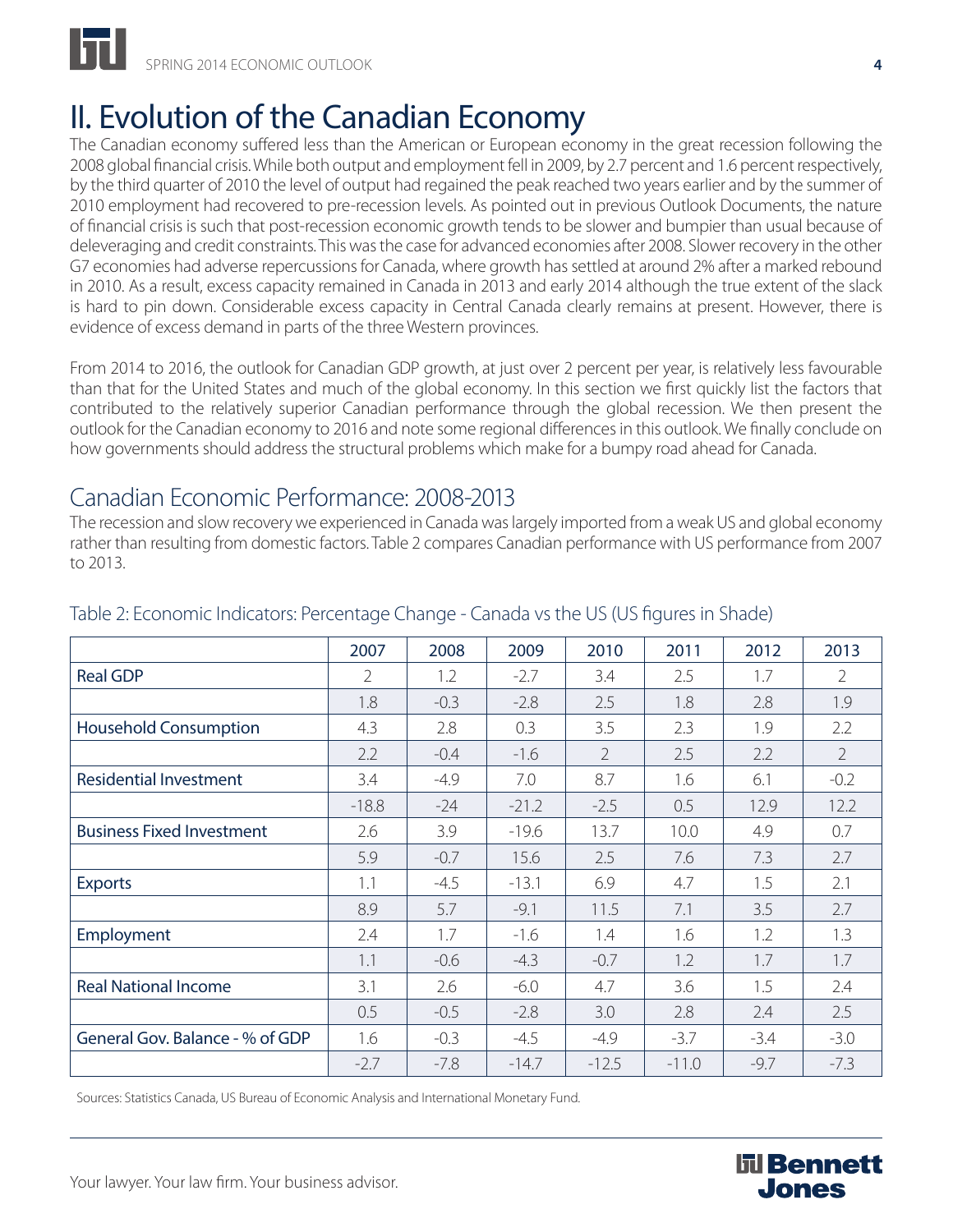

What were the factors that enabled Canada to weather the recession better than the US and our G7 counterparts?

First. Our financial system was in much better shape than those of our American, European or Japanese counterparts. Canadian banks were able to keep lending flowing to businesses (including small businesses) and households to a much greater degree than were banks elsewhere, in particular in the US and Europe. This better supply of credit helped to maintain consumption, investment and housing construction in Canada, especially in 2008 through 2011. In particular, banks were able to continue to expand mortgage finance to households which not only sustained residential investment but also underpinned rising house prices after 2009. Rising house prices helped maintain household wealth and hence consumption of other goods and services.

Second. Because the fiscal position of federal and provincial governments in Canada in 2008 was in much better shape than those of the US and most other advanced countries, Canadian governments could provide great fiscal stimulus in 2009 and 2010 without fears of our future inability to service public debt. In particular, provincial governments could maintain spending while US state governments were having to retrench from 2009 to 2012. Moreover, federal and provincial governments could embark on a path to return to fiscal balance over 2012 and 2013 without exerting the same degree of fiscal drag as was the case in the United States and most European countries.

Third. From 2008 to 2012 (except for 2009), Canada benefitted from favourable terms of trade as most commodity prices remained elevated, even though slightly below pre-recession peaks. As implied by the ratio of real gross national income (GNI) to real GDP in Chart 1, due to these favourable terms of trade real national income remained high relative to domestic production. This helped support real domestic spending. The impact differed considerably across regions of Canada, however. Rough estimates reveal that real domestic income would have climbed to the highest levels in the oil-producing provinces. Relative to the 1983-2003 period of relatively flat ratio of real GNI to real GDP for Canada (see Chart 1), over the period 2008-2012 the ratio of real domestic income was higher by 21% in Alberta, 4% in Quebec, 3% in British Columbia, and a shade lower in Ontario. However, Ontario would have drawn indirect benefits from larger exports of goods and services to the rest of Canada than otherwise.



### Chart 1: Terms of Trade and Real National Income: Canada Indexes 1983=1.0



Source: Statistics Canada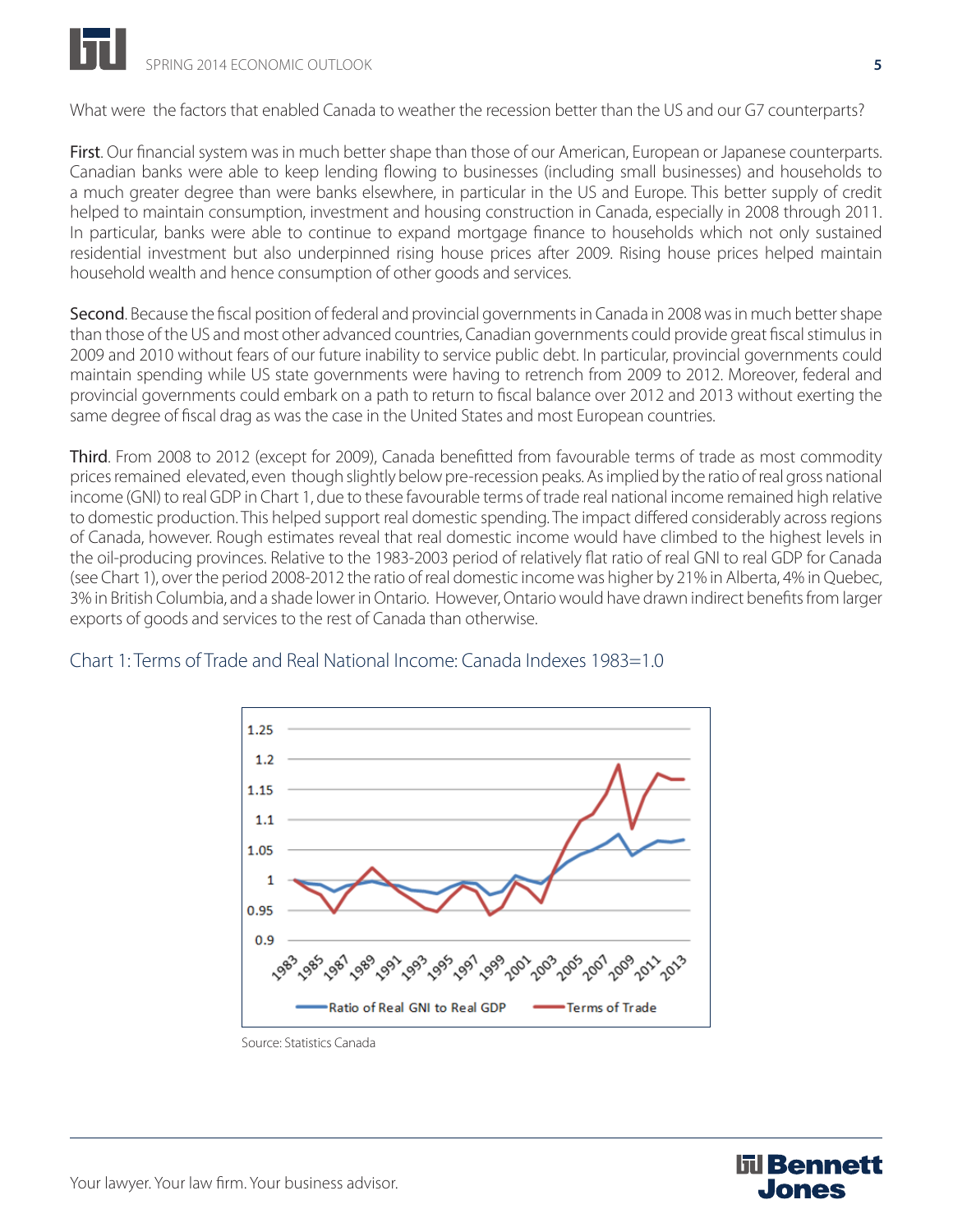

At the same time as they were buttressing real national income and domestic spending, the high commodity prices and terms of trade contributed to keep the Canadian dollar strong, thereby holding down real net exports. The resulting negative impact on real GDP would have varied considerably across provinces. With its high ratio of international exports to GDP and high sensitivity of output to exchange rate compared to other provinces, Ontario likely experienced relatively more severe losses of output than other regions of Canada as a direct result of losses in exports abroad following the appreciation of the Canadian dollar.

Thus, for Canada as a whole, the likely net impact of the elevated commodity prices and terms of trade on real output was positive although highly concentrated in commodity-producing Western Canada and Newfoundland and Labrador. The net impact of the terms of trade on real domestic income, on the other hand, we estimate to have been positive for most provinces but not for Ontario.

Because these three factors allowed Canada to maintain a comparatively firm final domestic demand from 2008 to 2012, Canada did not have to undergo some of the wrenching structural adjustments which took place during 2008- 2013 in the US and many European countries. While this relative lack of adjustment clearly helped to preserve Canadian employment, especially from 2008 to 2011, it was not without negative consequences for the future. It contributed to weaker productivity growth and faster compensation increases in Canada than in the US, which in turn resulted in a much stronger increase in Canadian unit labour costs than in the US (Table 3). Factoring in the effect of an average 0.7 percent per year appreciation of the Canadian dollar, Canada's average loss of labour cost competitiveness amounted to 2.7 percentage points per year relative to the US from 2008 to 2013.

|                                            | <b>Business Sector</b> |                      |  |
|--------------------------------------------|------------------------|----------------------|--|
|                                            | Canada                 | <b>United States</b> |  |
| <b>Labour Productivity</b>                 | 0.5                    | 1.7                  |  |
| Hourly Compensation (in domestic currency) | 2.6                    | 2.1                  |  |
| Unit Labour Costs (in domestic currency)   | 2.0                    | 0.4                  |  |
| Appreciation of the C\$/US\$               | 0.7                    |                      |  |
| Unit Labour Costs (in US\$)                | 27                     |                      |  |

## Table 3: Average Annual Growth Rates: 2008-2013

Sources: Statistics Canada.

The loss of Canadian labour cost competitiveness over the last six years is the prolongation of a movement that steadily built up starting in 2004 (Chart 2). Over the preceding 20 years, a trend depreciation of the Canadian dollar had tended to offset a chronic shortfall of labour productivity growth in Canada relative to the US, thereby limiting the divergence in Canadian and US unit labour costs in US dollars. After 2003, however, the appreciation of the Canadian dollar (except in 2009) compounded the loss of Canadian competitiveness with respect to labour productivity and labour compensation. Even with the roughly 10% depreciation of the Canadian dollar since January 2013, the cumulative loss of cost competitiveness since 2003 remains exceptionally large by historical standards. This is a serious issue for a wide range of industries exposed to international competition. In Central Canada the decline in competitiveness means further losses of jobs notably in manufacturing and those service industries which are exposed to some degree of international competition. In Western Canada, it means that commodity producers become more vulnerable to any commodity price decline because of their relatively high costs in US dollars.

**līl Bennett** Jones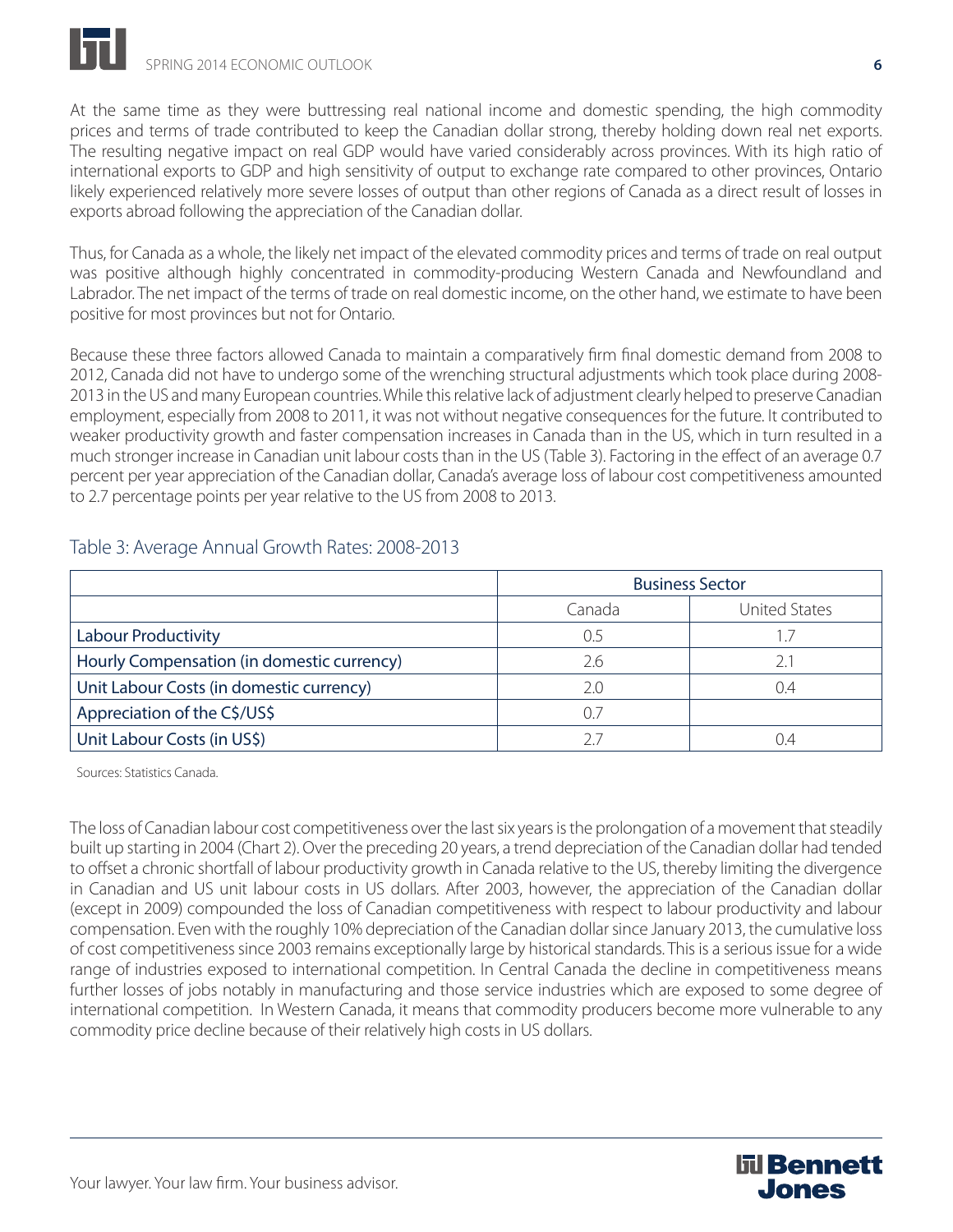## Chart 2: : Save this space

 It is unreasonable to expect that Canada would maintain or increase its share of world exports given the rapid growth rates in the developing world. However, as shown by Chart 14 from the Bank of Canada, to lose market share of US non-energy imports so dramatically in the last decade or so raises questions about Canada's capacity to prosper in global markets without substantial improvements in Canadian competitiveness.



Source: Bank of Canada, Monetary Policy Report, April 2014, p. 14.

# Short-Term Outlook

In the preceding section we traced the evolution of the Canadian economy from the start of the recession to 2013. In this section we examine the prospects for growth from 2014 to 2016.

Canadian growth accelerates moderately from 2.0 percent in 2013 to 2.2 percent in 2014, 2.4 percent in 2015 and 2.2 percent in 2016 mainly on account of some strengthening in business fixed investment and exports as global growth improves and confidence rises (Table1). In particular, faster projected growth in U.S. industrial production is expected to support demand for Canadian exports of raw materials and semi-finished products. The lack of cost competitiveness, however, is projected to restrain the rate of growth of exports as well as slowing business investment, including in the energy sector. This lack of competitiveness underscores the need for more structural adjustment (and greater investment in infrastructure) in order to secure more growth in productivity and output. At the same time, the high level of household indebtedness and rising mortgage interest rates are expected to dampen growth in household spending.

However, the federal government will no longer exert fiscal drag on the economy in 2015 and 2016 as federal revenues and expenditures are expected to be kept in rough balance.

With projected rates of real GDP growth not much faster than the expected potential output growth rates of about 2 per cent over the next two years, slack in the Canadian economy as a whole would diminish only gradually. The economy would remain in a state of excess supply until late in 2015, with the residual slack concentrated in Central Canada and the maritime provinces. Western Canada, on the other hand, already shows signs of incipient excess demand. Nationally, although rising progressively, core inflation would likely remain below or only slightly above the 2 per cent target to the end of 2015. Pressure to begin raising the overnight policy rate would not likely be felt before mid-2015. Slow gradual increases in the policy rate are expected to begin in the second half of 2015 and continue in 2016.

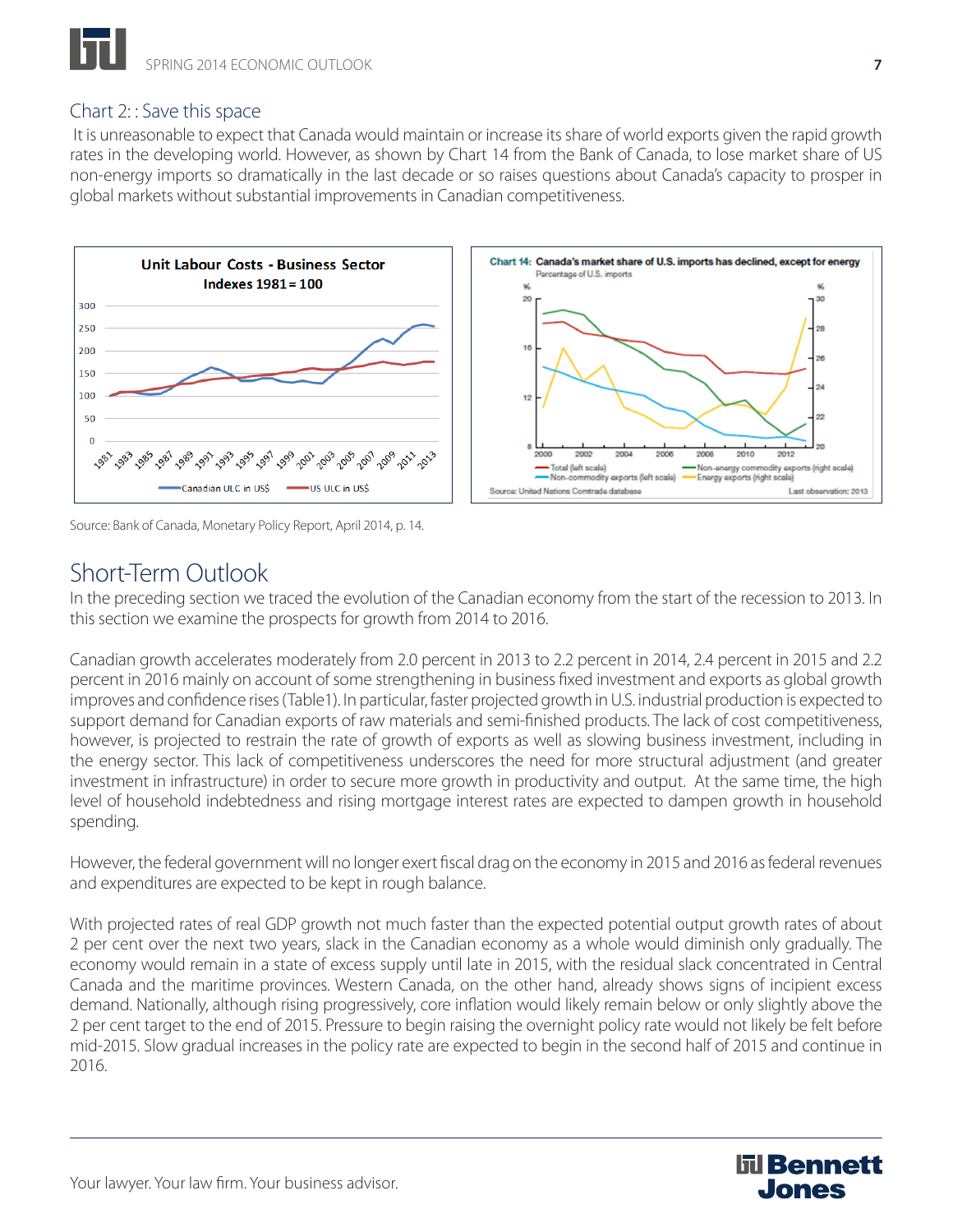Last fall, when the Canadian dollar was around US\$0.96, the relatively weak cost competitiveness and slow absorption of excess supply that we projected for Canada led us to anticipate some weakening of the Canadian dollar within a US\$0.91-\$0.98 range in the near term. We now expect some further trend decline in the Canadian dollar, which will likely trade in a range of US\$0.87-\$0.94 in the near term. Note also that if the Federal Reserve were to raise US interest rates more rapidly than is currently projected, this would temporarily reinforce our projected trend decline in the Canadian dollar. This trend decline would contribute to some strengthening of net export volumes in the longer run and could stimulate investment in new capacity if the lower range was expected to persist for a prolonged period. This being said, cost competitiveness would remain far from strong by historical standards especially since prospects for large improvements in unit costs through faster productivity growth or slower compensation increases appear highly unlikely over the next two years.

The overall scenario for Canada masks appreciable differences in economic performances and structural problems across regions. In fact, Canada will continue to be a two-speed economy. In view of their industry mix, the rate of output growth in Ontario, and to a lesser extent in Quebec, is particularly sensitive to changes in relative cost competitiveness. Unless the Canadian dollar adjusts significantly down from recent levels, Ontario and Quebec face more downside risks to growth from lack of competitiveness than the rest of Canada generally. Oil-producing provinces, on the other hand, will likely experience more growth and more wage and cost increases than the rest of Canada. These provinces remain all the more vulnerable to commodity price declines because they too have experienced a loss of cost competitiveness.

## Some Policy Implications

After having looked at how the global and Canadian economies are likely to unfold in the next few years and in light of the previous discussion of the structural factors acting on the Canadian economy, we outline in this section some policies that Canada should follow to promote stronger economic growth.

As previously discussed, three factors helped support the Canadian economy in the wake of the financial crisis: a relatively sound financial system, a relatively solid fiscal position at the outset of the crisis, and favourable terms of trade. However, Canada's loss of cost competitiveness since 2007 has been exceptionally large. This unit cost factor has negative implications for growth in the years ahead. How should policies cope with these four factors?

First, with respect to the Canadian financial system, in order to support growth it is important to maintain financial efficiency and stability. Policies are being implemented that should buttress financial stability (e.g. higher capital ratios and liquidity provisions for banks). However, since 2008 the shift from "supervision" based on discussion between OSFI and the financial institutions to "regulation" based on a set of highly detailed rules will increase deadweight compliance costs and hence raise the cost of financial services in the years ahead. While Canada still has a fairly efficient financial system relative to other advanced economies, our advantage is declining. Canadian authorities should resist pressure from the Basel Committee and the Financial Stability Board to replace our highly successful pre-2008 supervisory process with costly detailed "black letter" regulation, regulation which is often not even appropriate for Canada.<sup>3</sup>

Second, with respect to their fiscal position, governments should expand their investment in infrastructure while restraining growth in their operating expenditures so as to gradually reduce their public debt-to-GDP ratio. With expected interest rates on new and refinanced debt remaining relatively low for years to come, reducing the debtto-GDP ratio does not necessarily require that budgets be brought into balance precipitously. Indeed, the debt-to-GDP ratio will decline as long as the fiscal deficit as a percentage of GDP is less than the rate of nominal GDP growth, provided the interest rate on new and rolled-over debt does not exceed [by much] the rate of nominal GDP growth. It is thus important to realize that in the current environment of low long-term interest rates, fiscal prudence does not require bringing the annual budget balance to zero immediately. Small deficits (i.e. small increases in borrowing requirements to finance infrastructure investment) would still lead to declines in the debt-to-GDP ratio. Moreover, with low interest rates, it is the right time for governments and the private sector to invest in infrastructure, as explained later.

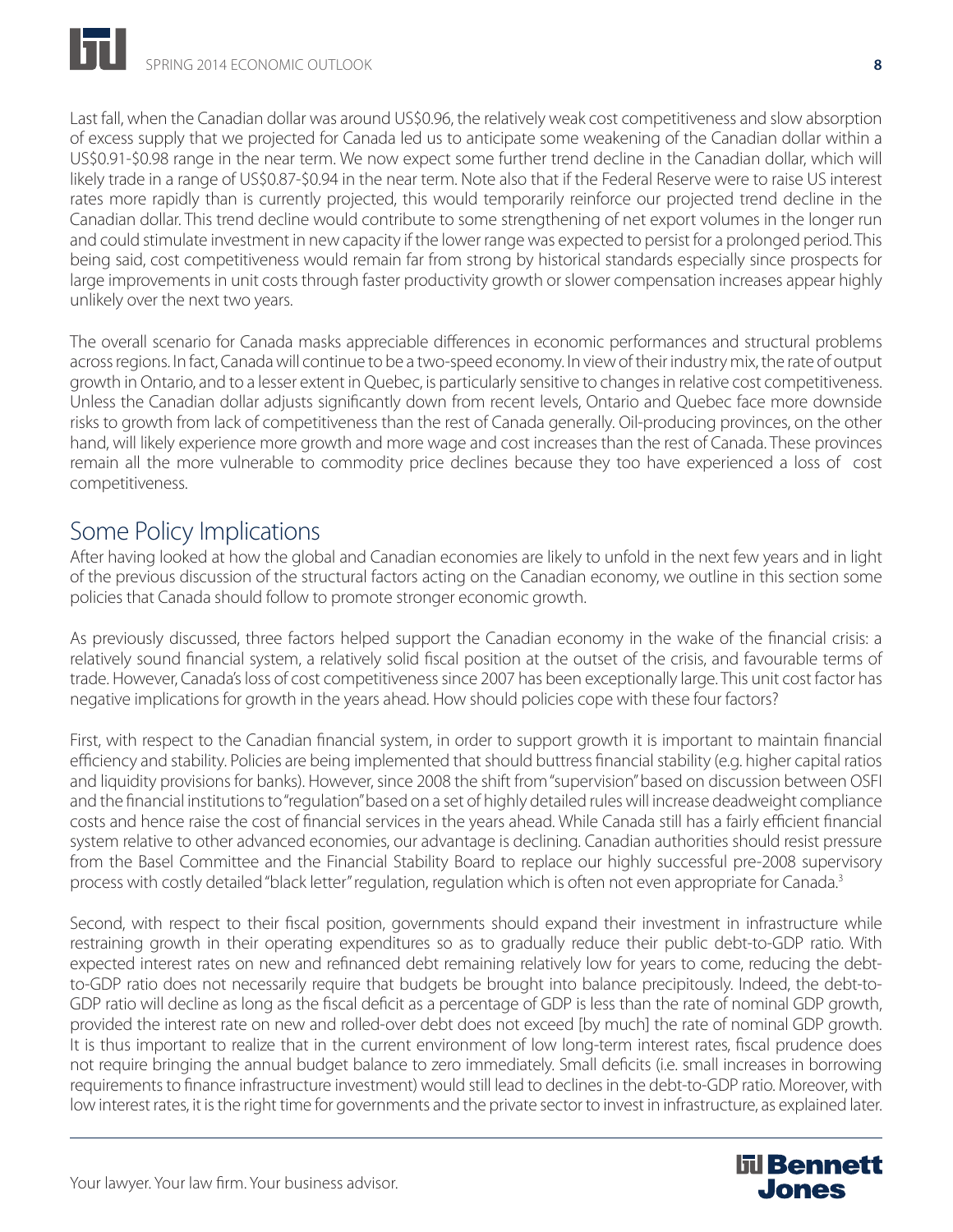Third, with respect to Canadian terms of trade, there is little that governments can do to influence international commodity prices, which are expected to be relatively stable, if not slightly declining, over the near term. Monetary policy should continue to be oriented to maintaining core inflation at close to 2% over the medium term and not to offsetting the impact of changing commodity prices on the exchange rate.

Government policies, however, should be oriented toward helping to improve a very low level of Canadian cost competitiveness, which is the fourth factor that influences Canadian growth relative to US growth in our analysis. In fact, structural adjustment is needed not only to improve cost competitiveness so as to eliminate slack in the economy more rapidly but also to lift potential output growth from its current modest 2% rate, which would constrain economic growth once the economy reaches full capacity. This structural adjustment is needed for two purposes: (1) to raise the ratio of employment to population, which would mitigate the adverse effect of population aging, and most importantly (2) to raise the trend rate of productivity growth, which would tend to improve cost competitiveness at the same time.

## a) Raising the ratio of employment to population

Population aging will slow potential output growth by reducing the growth rate of the labour force as the proportion of older workers with a relatively low participation rate in the labour force increases over time<sup>4</sup>. Population aging will also contribute to a decline in the proportion of the working-age population in the total population. The projected declines in both the labour force participation rate and the ratio of working-age population to total population result in a projected decline in the ratio of employment to population, and hence a decline in potential growth.

In order to offset this decline in the ratio of employment to population, policies are needed to encourage a higher rate of labour force participation for the 55-70 age groups, to facilitate labour mobility across regions, firms and industries, thereby reducing structural unemployment, and to facilitate immigration of younger workers to fill vacancies and raise the ratio of working-age population to total population.

### b) Raising productivity growth

Raising productivity growth is a major challenge for businesses and governments. As shown in Table 3, average labour productivity growth in Canada was only half as much as in the US over 1997-2010. In comparison with the US, Canada invests slightly less in physical and intellectual capital per worker (slower growth in capital intensity) but, more importantly, innovate much less and more generally combines labour and capital less efficiently over time to produce output – which is reflected in a virtual lack of "multifactor" productivity growth in the business sector. This is only slightly offset by a more favorable evolution of the labour composition in Canada in terms of education and experience.

## Table 4: Labour Productivity Growth by Source: 1997 to 2010 Business Sector

| Average Annual Growth (%)                 | US            | Canada |  |  |  |
|-------------------------------------------|---------------|--------|--|--|--|
| <b>Labour Productivity</b>                | 2 74          | 1.38   |  |  |  |
| Sources of Growth in Labour Productivity: |               |        |  |  |  |
| <b>Contribution of Capital Intensity</b>  | $\mathcal{C}$ | 1.05   |  |  |  |
| <b>Contribution of Labour Composition</b> | 0.27          | 0.32   |  |  |  |
| <b>Multifactor Productivity</b>           | - 24          | ገበን    |  |  |  |

Sources: Statistics Canada.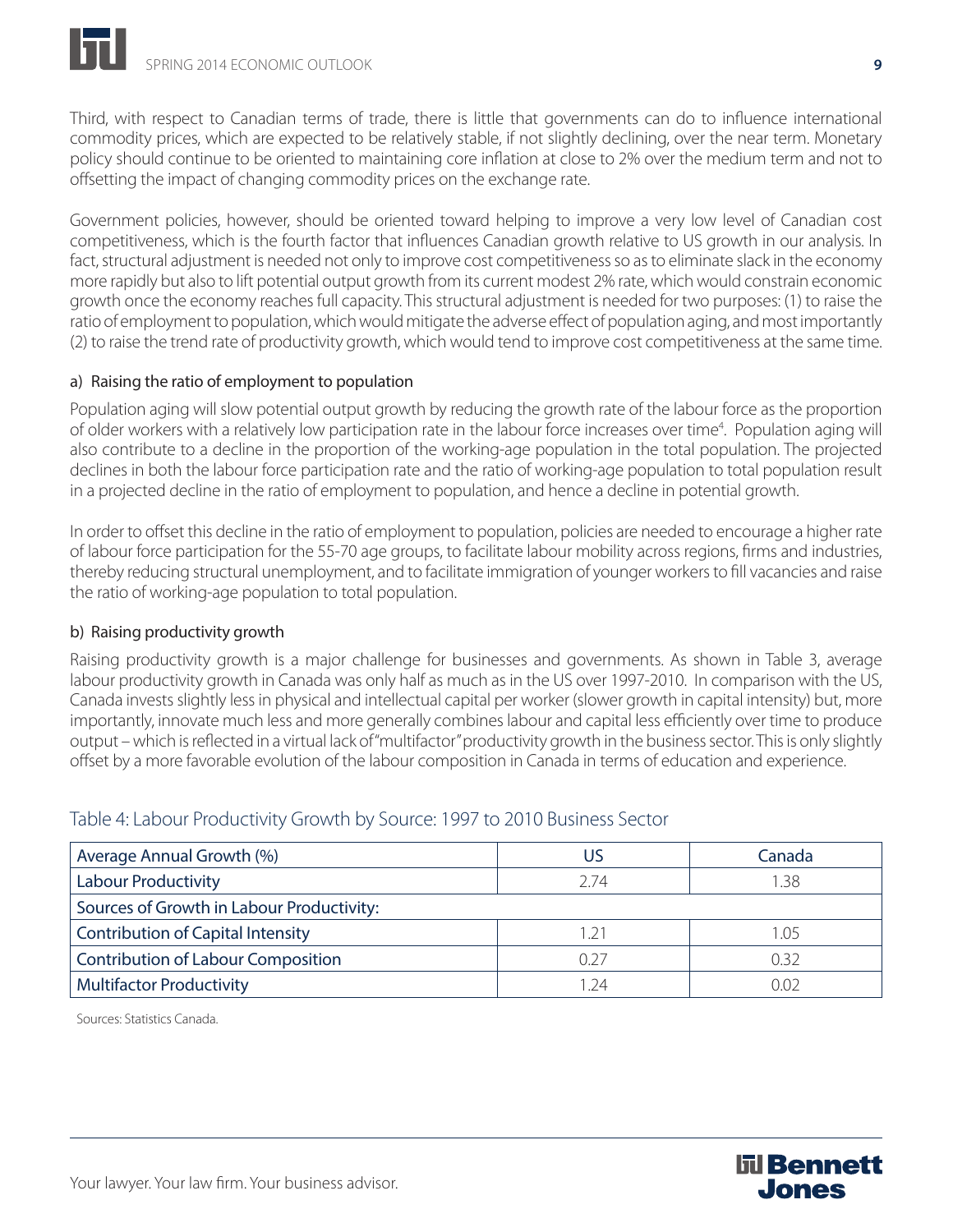Governments have intervened in several ways in the past to stimulate productivity growth in the business sector, but with very limited success apparently. This is not the place to review all these programs and make detailed suggestions. Instead, we outline a few areas of policy action for governments. An important initiative would be to intensify investment in infrastructure – ports, roads, transit systems…This would enhance multifactor productivity growth and cost competitiveness in the business sector and open up new markets for Canadian exports. This is the right time to invest in infrastructure for both governments and businesses, not only because of our structural problems but also in view of the prevailing low real interest rates. Such investment could be financed directly by governments through borrowing in capital markets or indirectly through Public-Private Partnerships. Moreover, infrastructure bonds would provide suitable long-term assets for pension plans and insurance companies to match their long-term liabilities.

Three other areas of government intervention to foster productivity growth are: (1) implementing smart, efficient regulation that minimizes deadweight administrative costs for firms; (2) increasing investment in human capital development, especially in collaboration with employers through employees learning new skills on the job; and (3) fostering greater competition in markets for goods and services through external pressures from lower tariffs and nontariff barriers brought about by new trade agreements.

# III. Trade Developments

Whether and on what scale structural adjustment will take place in Canada are uncertain. To translate the higher potential growth and improved competitiveness that would result from it into higher actual growth in output and employment, it is important that firms have access to international markets for goods and services. This section discusses where things stand with respect to international trade arrangements and negotiations.

Efforts by all the major trading countries to secure more liberal access to the world's most attractive markets have resulted in a network of overlapping negotiations aimed at creating free trade agreements. This process has been called competitive trade liberalization. The stakes are high because the first country to secure improved access to a particular market can score major advances over its competitors particularly if the original barriers had a real trade restrictive effect. Competitive trade liberalization creates a very different environment for business than the one that existed under a global trading system of uniform multilateral rules largely shaped by the GATT and the WTO. Previously with the exception of a few free trade agreements virtually all suppliers faced exactly the same tariff barriers in key markets. Now with new agreements with different content being negotiated and implemented in different time frames the environment in which companies are operating is much more complicated. In this process of negotiations there have been some achievements in the last half year but there are also some question marks about whether Canada and other countries will be able to sustain the ambitious program of trade negotiations that characterized much of 2013.

# WTO

Governments of the some 160 Members of the World Trade Organization (WTO) successfully concluded their ministerial conference last December in Bali. Most significantly they reached agreement on a Trade Facilitation Agreement that the International Chamber of Commerce claims could "could reduce total trade costs by 10% in advanced economies and by 13-15.5% in developing economies". The Chamber also states that, "It is estimated that the agreement could increase exports of developing countries by approximately US\$570 billion and exports of developed countries by US\$475 billion." While the overall outcome of the conference was modest the potential impact of this agreement once implemented will be helpful to Canadian exporters.

# Ambitious Canadian Trade Negotiations Agenda

The Harper Government's ambitious trade negotiations agenda scored a success in March with the conclusion of a free trade agreement between South Korea and Canada. There is a good prospect that his agreement could be brought into force as early as January 1 of next year.

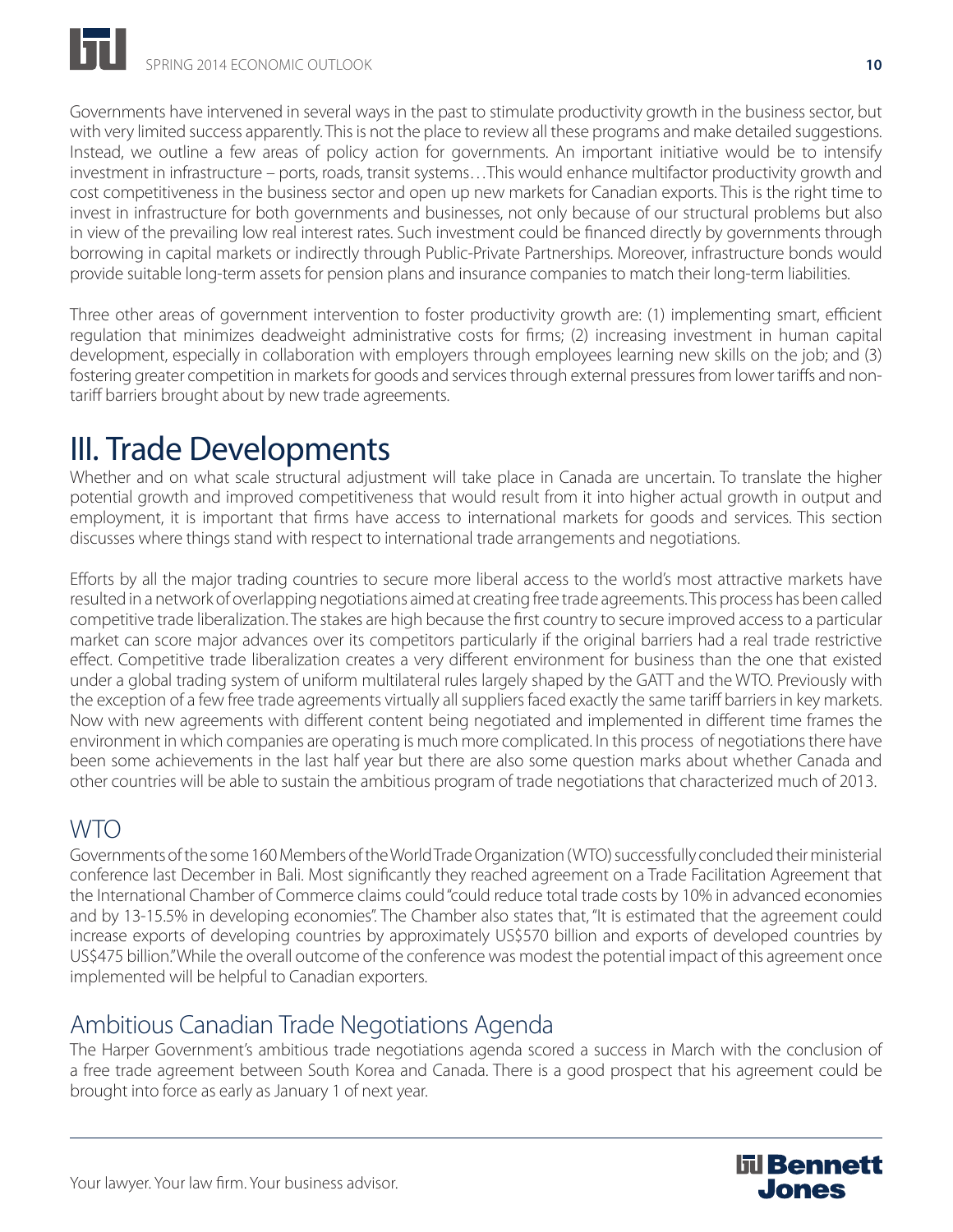Progress has been less good in completing negotiation of the Comprehensive Economic and Trade Agreement (CETA) with the EU. Prime Minister Harper and EU Commission President Barroso announced an agreement in principle in October but 7 months later the two sides have so far been unable to iron out the remaining differences. The CETA is the flagship of the Government's trade initiatives and the failure to bring negotiations to a conclusion is disturbing.

Once agreement is reached between Canada and the EU it will take about 2 years to take the steps necessary to bring it into force. First the text, like that of all treaties, will need to be legally "scrubbed". Second the agreement will need to be translated into French and the other 22 official languages of the EU and those different versions will need to be legally verified. Third the agreement will need to be ratified and the necessary changes to legislation made. In Canada this will require action by the Parliament of Canada and by the provinces. In the EU the agreement will need approval by the Council or Ministers (representing the governments of the Member States) and the European Parliament at which point it could be brought into force provisionally. Subsequently it will almost certainly be necessary for the agreement to be ratified by the parliaments of the 28 Member States. Thus any positive benefits for Canadian industry will only begin to occur after 2016.

The Canadian government is pursuing many other initiatives including a potentially very significant negotiation with Japan to conclude an economic partnership agreement.

In addition the Government is engaged in efforts to remove persistent barriers impeding the conduct of business with our largest trading partner the United States by advancing the Beyond the Border Action Plan and the work of the Regulatory Cooperation Council. Some useful progress has been made but much remains to be done.

There are also new opportunities to strengthen economic opportunities among the three North American countries. Under the administration of President Peña Nieto Mexico has undertaken significant economic reforms. These reforms and particularly the energy reforms offer major new opportunities for Canada to strengthen the important economic relationship that has already developed under NAFTA. Canadian firms in the oil and gas service industry will find promising possibilities to work with Mexican firms in modernizing the Mexico's energy sector. The North American Leaders Summit has already addressed the value of strengthening North American cooperation. The next Summit will be hosted by Prime Minister Harper in 2015. That is an opportunity for Canada to take a leadership role in reinvigorating the North American partnership. But to play that role effectively Mr Harper must act now to resolve the current issues with Mexico including the visa issue.

# Mega-Regional Negotiations

The so-called mega-regional negotiations are an important part of the trade negotiations landscape, notably the Trans-Pacific Partnership Negotiations (TPP) with 12 participants including the United States, Japan and Canada, and the TransAtlantic Trade, and Investment Partnership (T-TIP) negotiations between the United States and the European Union. Making progress in both these negotiations has been made more difficult because of the failure of the United States Congress to grant "trade promotion" or "fast track" negotiating authority to the Obama administration. The lack of authority makes partners of the US reluctant to put difficult concessions on the table when they don't know whether the US will be able to get Congress to approve what the administration negotiates. While there is clear political commitment to complete both these negotiations, the time frames originally envisaged have slipped and will probably slip further with upcoming elections in both the EU and the US making progress on difficult issues problematic.

Both of these negotiations have implications for Canada. The successful conclusion of the TPP negotiations would benefit Canada through new market access opportunities in Japan and other significant players in South East Asia. In addition it could well result in some valuable improvements to the 20 year old NAFTA agreement. On the other hand if the TPP slows down it may give Canada an opportunity to complete bilateral negotiations with Japan and offer Canadian producers the prospect of getting preferential access to that market ahead of their American competitors.